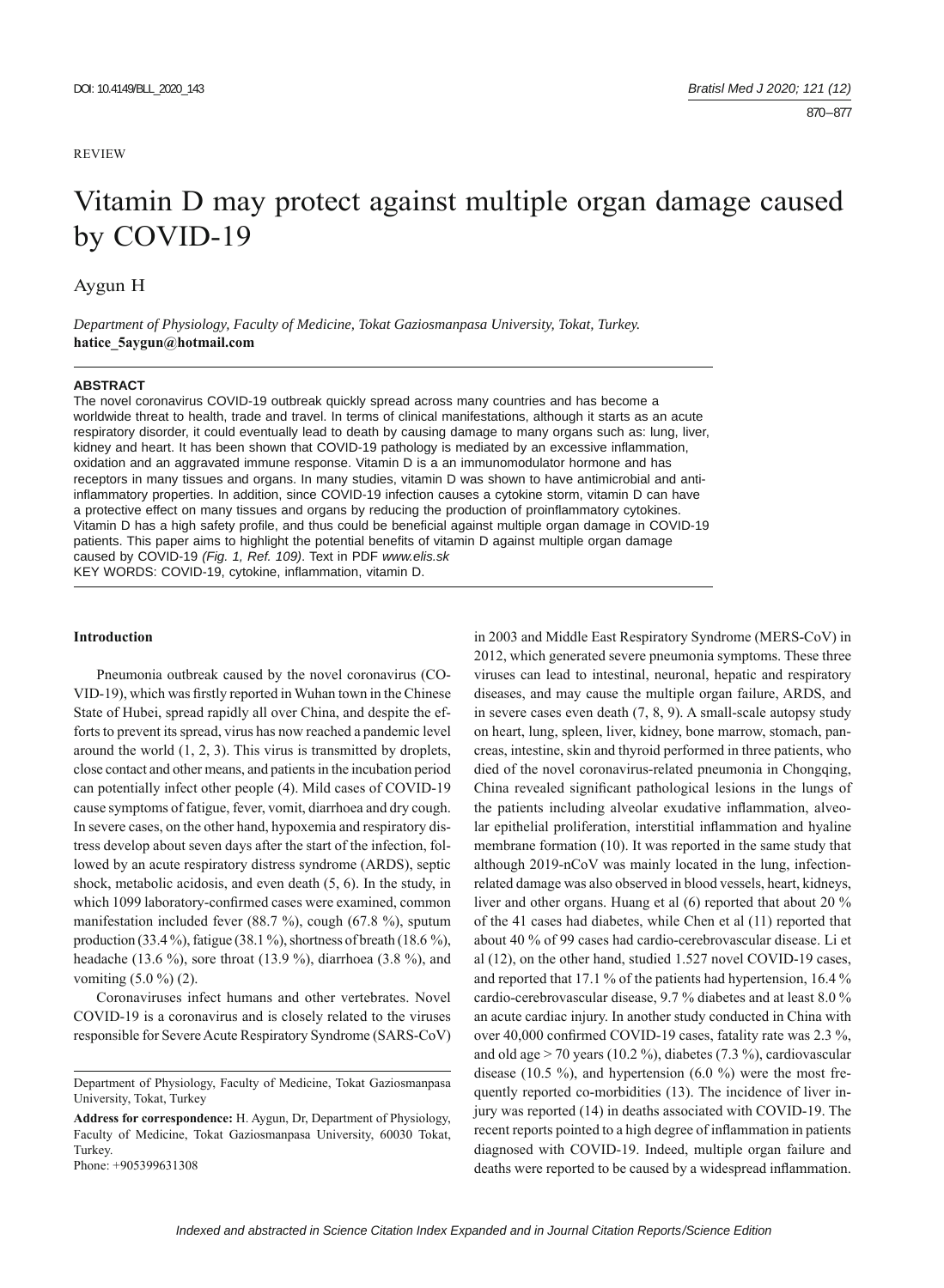Vitamin D is a fat-soluble vitamin, and it is either taken in diet or synthesized in the skin by exposure to solar ultraviolet B radiation. Vitamin D is inactive, and it is metabolized twice: first in the liver and then in the kidney by cytochrome P450 enzymes to the active form 1,25 dihydroxyvitamin D (1,25(OH)2D (15). It plays a crucial role in phosphorous and calcium homeostasis (16). Besides, it is an immunomodulatory hormone and steroid, and regulates body's immune response (17). A high prevalence of vitamin D deficiency was demonstrated in critical diseases involving an acute respiratory failure, acute kidney failure, increased rates of infection, cardiovascular disease, sepsis (18, 19, 20, 21, 22). Beneficial effects of vitamin D supplements on blood glucose and lipid levels, body fat mass and blood pressure were reported in most studies (23). In addition, Chang and Lee (24) mentioned vitamin D deficiency as a risk factor for chronic liver and renal diseases, hyperparathyroidism, growth hormone deficiency and diabetes mellitus. Similarly, Hu et al (25) suggested that low levels of the serum 25(OH)D was indicative of the type 2 diabetes risk.

The use of approved drugs with anti-inflammatory properties and with a proven safety profiles could be useful in preventing the hyperinflammation and decreasing the mortalities caused by COVID-19.

## **COVID-19 and infl ammatory cytokine storm**

ACE2 is a homologue of angiotensin converting enzyme (ACE) with a 40 % identity and 61 % similarity (26). ACE2 is involved in the formation of angiotensin- $(1-7)$  and angiotensin-(1–9) from angiotensin II and angiotensin I, respectively (27, 28). CoV and 2019-nCoV are known to use ACE2 as a receptor for entering the cell. ACE2 is abundantly expressed in the type II alveolar cells (AT2) in the lung (14, 29, 30), endothelial cells in liver  $(31)$ , upper and stratified epithelial cells in oesophagus, absorptive enterocytes in ileum and colon (32), kidney proximal tubule cells, myocardial cells and bladder urothelial cells (29) and cholangiocytes (33). These tissues and organs are potential targets for 2019-nCoV. The recent study showed that ACE2 is abundantly expressed in mouth and tongue, facilitating the viral entrance into the host (34).

In order to enter the target cells, 2019-nCoV first should tightly bind to ACE2. Transmembrane protease serine 2 (TMPRSS2) is vital for spike glycoprotein in coronaviruses priming after binding to ACE2 (35, 36, 37). The virus damages the cell by copying itself inside the cell.

Recent studies showed that 2019-nCoV virus triggered a Thelper 1 (Th1) type cytokine response upon the infection of macrophages. Patients infected with 2019-nCoV could have plasma cytokines and chemokines such as: interleukin (IL)-1, IL-1B, IL-2, IL-6, IL-7, IL-8, IL-10, IL-12, IL-13, IL-17, granulocyte colony stimulating factor (GCSF), interferon-γ inducible protein 10 (IP-10), monocyte chemoattractant protein 1 (MCP-1), fibroblast growth factor (FGF), macrophage inflammatory protein 1-α (MIP-1α), and tumour necrosis factor-α (TNF-α), hepatocyte growth factor (HGF), platelet-derived growth factor (PDGF), vascular endothelial growth factor (VEGF), tumour necrosis fac-

tor (TNF $\alpha$ ), and gamma interferon (IFN- $\gamma$ ), (6, 38, 39, 40). Both IL-1B and TNFα promote TH17 responses and increase vascular permeability and leakage (41). The clinical trial with IL-6 receptor blocker tocilizumab has been approved in China for the CO-VID-19 patients, who developed pneumonia and had elevated IL-6 (ChiCTR2000029765). Chloroquine is a drug with immunomodulator effects suppressing production/release of the TNFa and IL-6 and has long been used for the treatment of malaria (42, 43). Recently, Wang et al (44) reported that chloroquine is eminently effective in the control of 2019-nCoV infection under in vitro conditions. Clinical data collected so far revealed that inflammation is the major characteristic of COVID-19 patients. It was shown in many studies that the cytokine storm activated by an excessive inflammation contributes considerably to the pathogenesis of COVID-19. Thus, drugs that are effective in reducing inflammation appear to be beneficial.

#### **Vitamin D and infl ammatory cytokine storm**

Preventing hyperinflammation caused by COVID-19 using approved drugs with anti-inflammatory effects and proven safety profiles could be useful to reduce the mortality. Activation of vitamin D receptors (VDRs) needs 1,25(OH)D3, the active form of vitamin D. Almost every organ and system of the body including immune cells have vitamin D receptor. VDRs are found in many different cell types such as: gonad, pancreas, kidney, liver, heart, lung, brain, breast cells, hematopoietic cells, and macrophages, monocytes and dendritic cells of the immune system. The activation of VDR affects both innate and adaptive immunity (45). Vitamin D is a direct and indirect modulator of Th1 cells. The production of Th1 cells is suppressed by vitamin D (46, 47, 48). Additionally, vitamin D can decrease the production of inflammatory cytokines such as: IL-6, IL-8, IL-12 and IL-17, and thus prevent inflammation from progressing and damaging to other organs (49, 50, 51). Vitamin D also reduces the production of TNF $\alpha$  and NF $\kappa$ B (52, 53). Moreover, 1,25(OH)2D directly inhibits IFN-γ and IL-2 (54,55). Vitamin D could diminish cytokine storm caused by COVID-19 and could exert protective effects against multiple organ damage.

# **Association of Vitamin D with COVID-19 and renin angiotensin system**

The renin angiotensin system (RAS) is of critical role in the regulation of volume, electrolyte homeostasis and blood pressure. ACE2 is the crucial counter-regulator of the RAS. ACE2 hydrolyses angiotensin II (Ang II) into Ang-(1-7) and reduces its level. Angiotensin II, the final product of RAS, is a powerful vasoconstrictor. It could lead to systemic vasoconstriction and promotes the release of aldosterone and regulates the blood pressure (56).

As in COVID-19, ACE2 is the potential receptor for SARSCoV virus to enter the cell, and the main cause of deaths is the progression of pneumonia to ARDS, which is an acute severe lung failure  $(57)$ . ACE2 expression in lungs was shown to be significantly down-regulated in the wild type mice infected with the SARS-CoV (58). In a similar way, in vivo intraperitoneal administration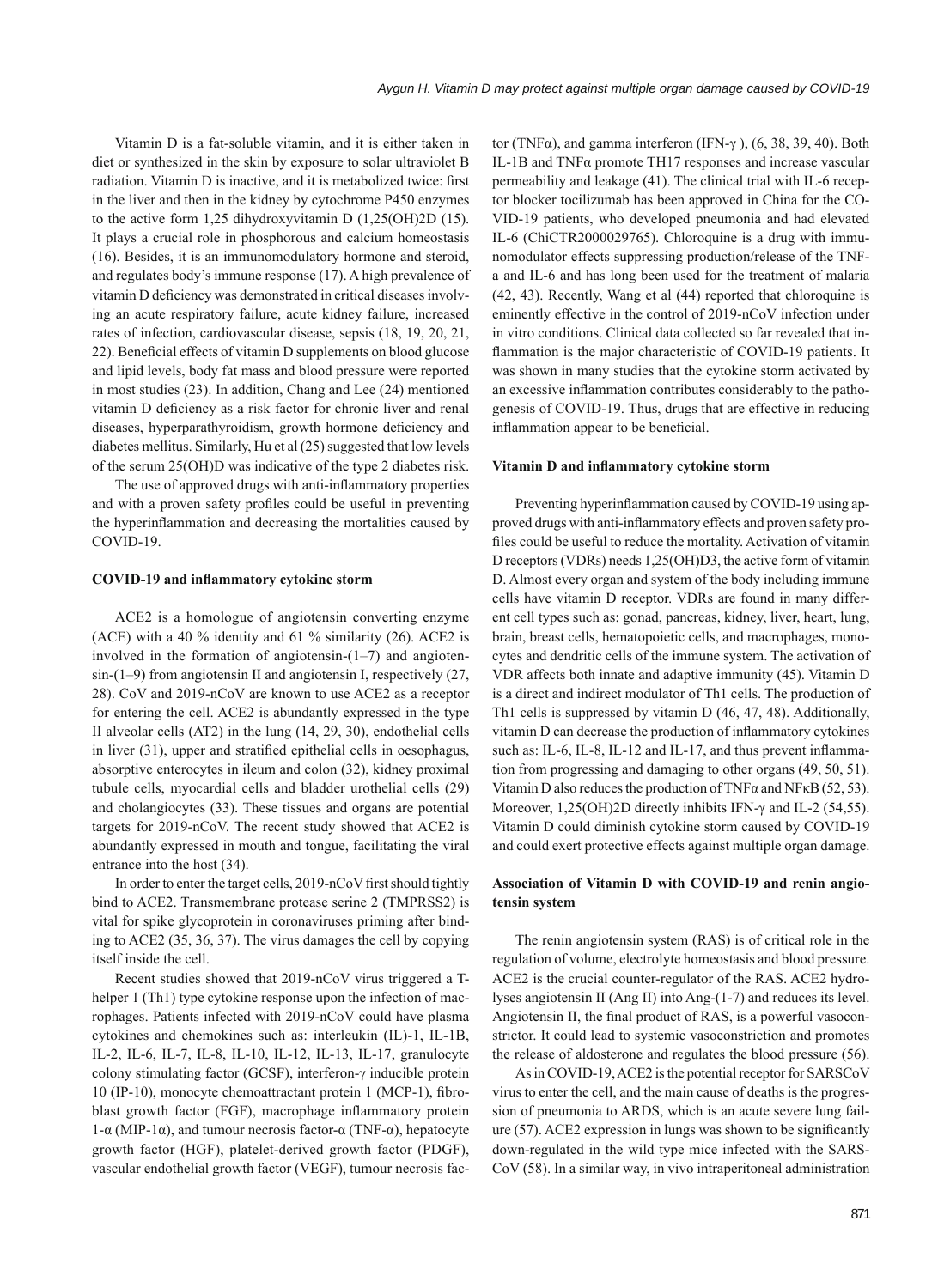870 – 877



**Fig. 1. A) Physiological function of RAS and the task of ace2 enzyme in the lung. B) The COVID-19 virus binds to the ACE2 receptor in the lungs. TMPRSS2 enters the cell thanks to the serine protease enzyme and replicates itself. Then, a cytokine storm occurs, resulting in ARDS and multiple organ damage. C) Vitamin D suppresses the release of cytokines, preventing a cytokine storm caused by COVID-19. It exerts an antimicrobial effect by increasing the release of cathelicidin. Vitamin D prevents Ang II accumulation by suppressing renin release. Thus, ARDS development and multiple organ damage could be avoided. Vitamin D also reduces ACE2 expression in the kidney and provides a protective effect against COVID-19 infection in patients with diabetes and acute renal failure.**

of recombinant SARS-spike protein to wild type mice or in vitro application of Vero E6 cells were reported to downregulate ACE2 expression. Similarly, Ang II peptide levels were increased and ARDS improved in mice injected with recombinant SARS-spike protein. Pharmacological inhibition of Ang II and partial remediation of ARDS symptoms were shown  $(58, 59)$ . This finding indicates that a negative control of the level of Ang II by ACE2 has an important role in ARDS pathogenesis.

In COVID-19 infection, the virus binds to ACE2 receptors to enter the cell, and ACE2 cannot perform its physiological function. Thus, COVID-19 infection may downregulate ACE2, causing a toxic overaccumulation of Ang II (60, 61). Accumulated Ang II causes a pulmonary vasoconstriction through AT1 receptors and develops pulmonary oedema by increasing the pulmonary vascular permeability (62). In addition, elevated Ang II level triggers oxidative stress, causing the development of inflammation and fibrosis (60). This condition can lead to the occurrence of ARDS, which is the most severe form of the lung injury. It often induces multiple organ damage.

Vitamin D is also a negative endocrine regulator of the renin release. In many studies, vitamin D and analogues were shown to directly inhibit the renin biosynthesis (63, 64, 65). The study reported that vitamin D receptor-lacking mice had elevated levels of renin and Ang II (63). The experimental diabetes model created by STZ, vitamin D supplementation was demonstrated to suppress the renin and Ang II levels (66). Vitamin D supplementation was shown to protect against lipopolysaccharide-induced acute lung injury by inhibiting the expression of renin, ACE and Ang II (67). Vitamin D can interfere with Ang II accumulation by suppressing the release of renin in patients infected with COVID-19, thereby preventing ARDS development and multiple organ damage.

## **Vitamin D and lung diseases**

Many patients with COVID-19 develop ARDS, which could eventually lead to pulmonary oedema, lung failure, heart, liver and kidney damage. These outcomes are associated with the cytokine storm, manifested with elevated serum levels of proinflammatory cytokine and chemokines.

Vitamin D was found to have major effects on primary human alveolar type II cells in in vitro conditions, and more than 600 genes were activated or inhibited by vitamin D in these cells (68). Hansdottir et al (69) showed that during a viral infection, inactive vitamin D (25(OH) D) can be converted to active vitamin D (1,25(OH)2D) by the alveolar epithelial cells, and a higher level of expression is observed in host defence gene cathelicidin. This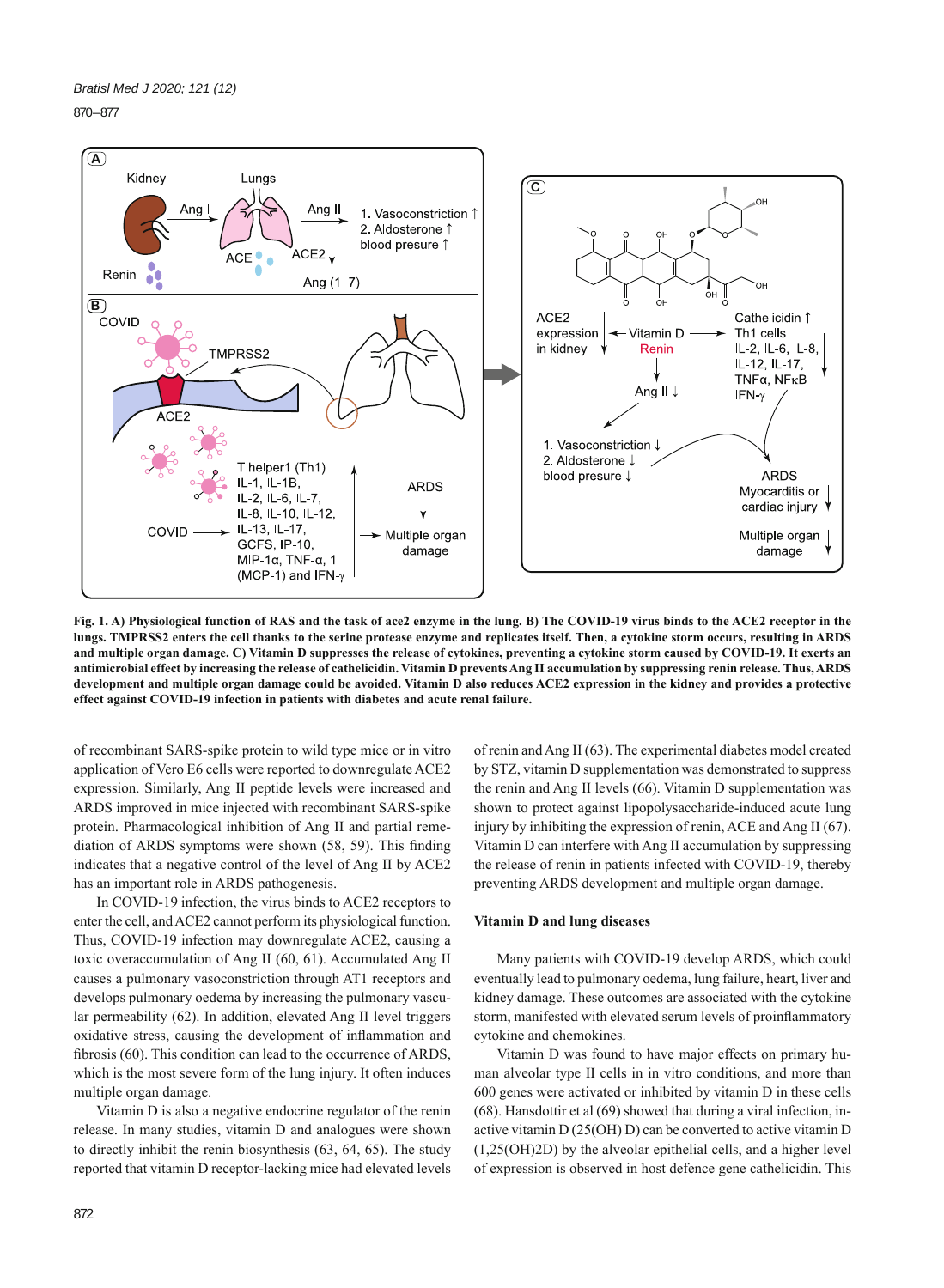finding might indicate that vitamin D might have an organ-specific protective effect in lungs. Vitamin D was also reported to inhibit airway smooth muscle proliferation and to increase surfactant synthesis (70, 71). The in vitro study suggested that physiologically relevant doses of vitamin D had a direct protective effect on alveolar epithelium by stimulating cellular proliferation, wound repair and decreased death of human type 2 alveolar epithelial cells (68).

Miroliaee et al (72) demonstrated that a single high dose vitamin D treatment (300,000 IU) could decrease IL-6 level and reduce the mortality in patients with ventilator-associated pneumonia. Similarly, Lei et al (73) reported that vitamin D3 (300 IU/kg/day) reduced the production of the proinflammatory cytokines (IFN-γ, TNF- $\alpha$ , and IL-6) and inducible nitric oxide synthase (iNOS), increased the production of antimicrobial peptide cathelicidin, elevated the expression of antioxidation level (glutathione reductase and glutamate-cysteine ligase modifier subunit), and increased the autophagy in mice with pneumonia (73). Interestingly, a single high-dose preoperative vitamin D oral administration (300,000 IU, a single dose) was reported to prevent an acute respiratory distress syndrome following esophagectomy (74).

Deaths associated with influenza H1N1 pandemics during the 1918‒1919 were linked to both secondary bacterial lung infections and to influenza virus itself. As in influenza pandemics, it is known that large proportion of deaths with COVID-19 occur two weeks after the onset of the symptoms. Strong correlations were found between UVB doses in July and pneumonia outcome  $(-0.77, p =$ 0.005) or fatality ( $r = -0.72$ ,  $p = 0.009$ ) rates of the cases (75). Similar results were obtained with wintertime UVB doses. A pneumonia rate of 9.3 % and fatality rate of 3.14 % were observed with influenza, when the UVB dose was  $4.7 \text{ k}$ l/m<sup>2</sup>, which were  $4.5$  and 0.78 %, respectively, when the UVB dose reached 8.2 kl/m<sup>2</sup> (75). It is well known that vitamin D level increases depending upon ultraviolet doses. Vitamin D was reported to upregulate increased antiendotoxin, to increase antimicrobial activities and to reduce the production of the proinflammatory cytokines, consequently, it could reduce pneumonia and mortality rates in influenza patients (75). Similarly, vitamin D prevents the lung against COVID-19 infection through reducing the production of the proinflammatory cytokines and increasing antimicrobial peptide cathelicidins.

## **Vitamin D and cardiovascular diseases**

According to current literature, at least 8.0 % of COVID-19 patients suffer from an acute heart damage (12). Chen et al (11) examined 99 COVID cases and found that 40 % of the patients had cardiocerebrovascular disease history. At least 8.0 % of COVID-19 patients were reported to have an acute heart damage with a strong association with mortality  $(12)$ . It was even suggested that inflammation could be a potential cause of myocardial damage (76).

Cytokine accumulation directly affects vascular endothelial function and myocardial contractility. IL-6 and TNF-α can decrease myocyte contractility precisely through the reduction of the systolic calcium level. The experimental study with myocardial ischemia-reperfusion model in rats showed that vitamin D (500 IU/5 day) alleviated myocardial injury considerably with reduced

ST segment and inflammatory cytokine (IL-6), IL-1 $\beta$ , TNF- $\alpha$ ) levels (77). In another rat study, vitamin D prevented myocardial infarction by decreasing TNF-α and IL-6 level in isoprenalineinduced myocardial infarction (78). We demonstrated that vitamin D treatment (60.000/single doses) reduced myocardial damage in cardiotoxicity model in rats (79, 80). Vitamin D treatment (4,000 IU/for 5 days) was also shown to reduce serum IL-6 and IL-8 levels in patients with acute myocardial infarction (81).

The meta-analysis demonstrated that vitamin D supplement reduced the concentrations of TNF-α in patients with heart failure (82). Vitamin D supplement (2,000 IU oral, daily for nine months) reduced TNF-α, and increased IL-10 in adult patients with congestive heart failure (47). Reductions in IL-10, IL-6 and TNF- $\alpha$  levels were also reported for vitamin D supplement (1,000 IU oral, daily for three months) in infant patients with congestive heart failure (83). Reduction IL-6, TNF- $\alpha$  and eleviated IL-10 levels were also reported for vitamin D supplement (1,000 IU oral, daily for three months) in infant patients with congestive heart failure (83). Witte (84) found that vitamin D supplement (4000 IU oral, daily for 12 months) has beneficial effects on o left ventricular structure and function in older patients with a chronic heart failure. levels and reduced risk of coronary heart disease mediated by decreased IL-6, C-reactive protein, interferon-γ-inducible protein-10 and soluble intercellular adhesion molecule-1 levels (85). In individuals with any cardiovascular disease, it was shown that the increase in cytokines played a significant role in the pathogenesis and that proinflammatory cytokines could be reduced by vitamin D supplementation. Consequently, vitamin D supplementation administered in different doses was found effective especially in high doses in reducing the release of proinflammatory cytokines at all ages. It is known that the mortality rate is high in patients with a cardiovascular disease, when they contract COVID-19 infection. Vitamin D supplementation could reduce the mortality rate in cardiovascular patients infected with COVID-19 through preventing the inflammation.

## **Vitamin D and kidney diseases**

Following the inflammation, an increased incidence of acute renal injury was reported in patients with COVID-19 (34, 86, 87). Also, compared to other patients, Cheng et al (86) demonstrated that patients with an acute renal injury had a higher mortality rate. In the meta-analysis, severe COVID-19 infection was suggested to be associated with a chronic kidney disease (CKD) (88). Thus, CKD patients were recommended to be extremely careful against COVID-19 infection.

In chronic kidney disease, active vitamin D level was reported to be associated with a decreased mortality (89). In CKD, 1-hydroxylated vitamin D analogues were found effective for secondary hyperparathyroidism treatment (90). In vitamin D-deficient diabetic patients with the comorbid chronic kidney disease, vitamin D administrations of 1,000 or 2,000 IU/day were reported to safely increase serum 25(OH)D concentrations (91). However, significant improvements were observed for lipid profiles in higher vitamin D dose. Higher dietary vitamin D3 content was reported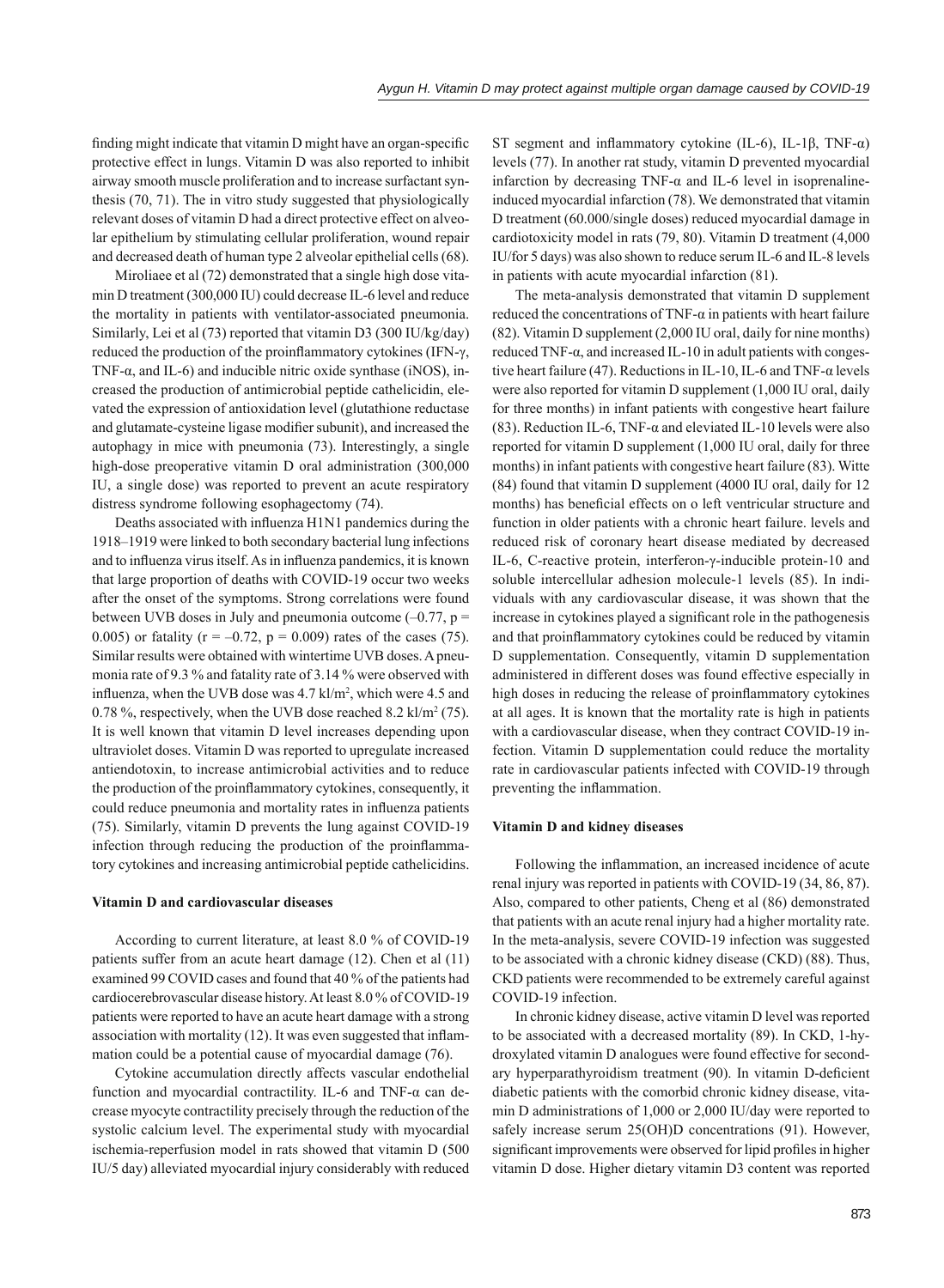## 870 – 877

to improve immune function in yellow catfish through downregulation of IFN-β and pro-inflammatory factors TNF- $\alpha$ , IL1-β, IL-6, IL-8 and up-regulation of anti-inflammatory factor IL-10 (92). Brito et al (93) reported that vitamin D could have protective effects against inflammation at least mediated by monocytes. They also revealed that cathelicidin was associated with the IL-6 and TNF- $\alpha$  levels, which lent further support for this hypothesis (93). Vitamin D supplementation was reported to lower fasting blood sugar, insulin, TNF- $\alpha$  and IL-6 levels (94). Lower TNF- $\alpha$ and malondialdehyde levels after vitamin D treatment were also reported by Shamardl et al (95).

Vitamin D was reported to protect against drug-induced kidney and liver injury (96). Similarly, BaSalamah et al (97) reported that vitamin D alleviated kidney inflammation and protected kidney. Accordingly, it could be stated that vitamin D supplement could ease cytokine storm caused by COVID-19 and lower mortality in COVID-19 patients with renal disease.

Abundant expression of ACE2 protein in many cell types was reported to be linked with a high probability of kidney damage (98). Increased ACE2 expression was documented in kidney damage and experimental diabetes models (99,100). Vitamin D treatment was shown to inhibit ACE2 expression (101). Thus, vitamin D supplement could lower ACE2 expression in kidney, preventing COVID-19 entry into kidneys and protecting against possible damage in kidney.

#### **Appropriate vitamin D doses**

Despite the lack of a specific guideline from endocrinology or vitamin D societies, vitamin D concentrations of above 30 μg/L (75 nmol/L) are recommended in many studies (102). Misra et al (103) recommended a daily dose of 400 IU for adolescents and children. Daily vitamin D supplements ranging from 200 IU to 600 IU were suggested by The Institute of Medicine (104) for adults to sustain enough vitamin D levels in the body. In vitamin D deficiency situation, however, much higher supplementation rates of 28,000 IU weekly or 50,000 IU monthly are recommended depending on the severity of the deficiency  $(105)$ . No toxicity was observed in patients supplemented with vitamin D doses as high as 10,000 IU of vitamin D3 administered daily for five months (106). Differences were reported between the countries for vitamin D recommendations and their implementation to achieve the adequate vitamin D levels (107). A daily dose of up to 2,000 IU a day was suggested to maintain an adequate level of 25-hydroxyvitamin D (25OHD) (108). Chang and Lee (24) stated that people could take 2000 IU per day for 6 to 12 weeks after the first year of life, and a daily dose of 600 to 1000 IU is appropriate to maintain adequate vitamin D supply. However, for high-risk groups, this daily allowance could be as high as 6000 IU. In another study, Shirvani et al (109) mentioned that 10,000 IU daily vitamin D supplementation for six months was safe and regulated parathyroid hormone (PTH) levels. They also mentioned that this supplement regime had a considerable effect on the expression of 1200 genes and on metabolic patterns. Thus, considering the results of literature, it is seen that the safe dose range of vitamin D is high. Due to that fact it may

be beneficial to administer high doses of the vitamin D in patients with Covid 19. However, specific vitamin D supplementation recommendations should be applied for each patient individually.

# **Conclusion**

COVID-19 is viral agent with a very high contagion and causes mainly pneumonia. Development of the effective prevention and treatment methods for COVID-19 is an urgent need. Vitamin D is an immunomodulator hormone with a high safety profile whose anti-inflammatory, antimicrobial and antioxidant effects were proven in many studies. Vitamin D supplement could provide a protective effect against the infection of COVID-19 virus. It could be used as an agent to alleviate the inflammation in COVID-19-infected patients and to prevent multiple organ damage due to the virus.

#### **References**

**1. WHO.** https://www.who.int/docs/default-source/coronaviruse/situationreports/20200229-sitr ep-40-covid-19.pdf?sfvrsn=849d0665\_2.

**2. Guan WJ, Ni ZY, Hu Y** et **al.** Clinical characteristics of coronavirus disease 2019 in China. N Engl J Med 2020. DOI: 10.1056/NEJMoa2002032.

**3. Lai CC, Shih TP, Ko WC et** al. Severe acute respiratory syndrome coronavirus  $2$  (SARS-CoV-2) and coronavirus disease  $-2019$  (COVID-19): The epidemic and the challenges. Int J Antimicrob Agents 2020: 105924. DOI: 10.1016/j.ijantimicag.2020.105924.

**4. Tian, H.Y.** 2019-nCoV: new challenges from coronavirus. Zhonghua yu Fang yi xue za zhi [Chin J Prevent Med], 2020; 54: E001-E001.

**5. Huang Y, Zhou H, Yang R** et **al.** Clinical characteristics of 36 non-survivors with COVID-19 in Wuhan, China. 2020a; medRxiv 2020.02.27.20029009. https://doi.org/10.1101/2020.02.27.20029009

**6. Huang C, Wang Y, Li X et al.** Clinical features of patients infected with 2019 novel coronavirus in Wuhan, China. Lancet 2020b; 395: 497–506. https://doi.org/10.1016/S0140-6736 (20)30183-5.

**7. Peiris JS, Lai ST, Poon LL et al.** Coronavirus as a possible cause of severe acute respiratory syndrome. Lancet 2003; 361 (9366): 1319–1325.

8. **Kupferschmidt K.** Researchers scramble to understand camel connection to MERS. Science 2013; 341: (6147): 702.

**9. Zhu N, Zhang D, Wang W et al.** A Novel Coronavirus from Patients with Pneumonia in China, 2019. N Engl J Med 2020; 382 (8): 727-733.

**10. Yao XH, Li TY, He ZC et al.** A pathological report of three COVID-19 cases by minimally invasive autopsies. Zhonghua bing li xue za zhi (Chin J Pathol) 2020; 49: E009

**11. Chen N, Zhou M, Dong X et al.** Epidemiological and clinical characteristics of 99 cases of 2019 novel coronavirus pneumonia in Wuhan, China: a descriptive study. Lancet 2020a.

**12. Li B, Yang J, Zhao F et al.** Prevalence and impact of cardiovascular metabolic diseases on COVID-19 in China. Clinical Research in Cardiology, 2020: 1‒8.

**13. Roser M, Ritchie H.** Coronavirus Disease (COVID-19). Our World in Data. 2020. https: //ourworldindata. org/coronavirus.

**14. Zhang B, Zhou X, Qiu Y et al.** Clinical characteristics of 82 death cases with COVID-19. medRxiv 2020a, in press. Available from: https:// doi.org/10.1101/2020.02.26.20028191.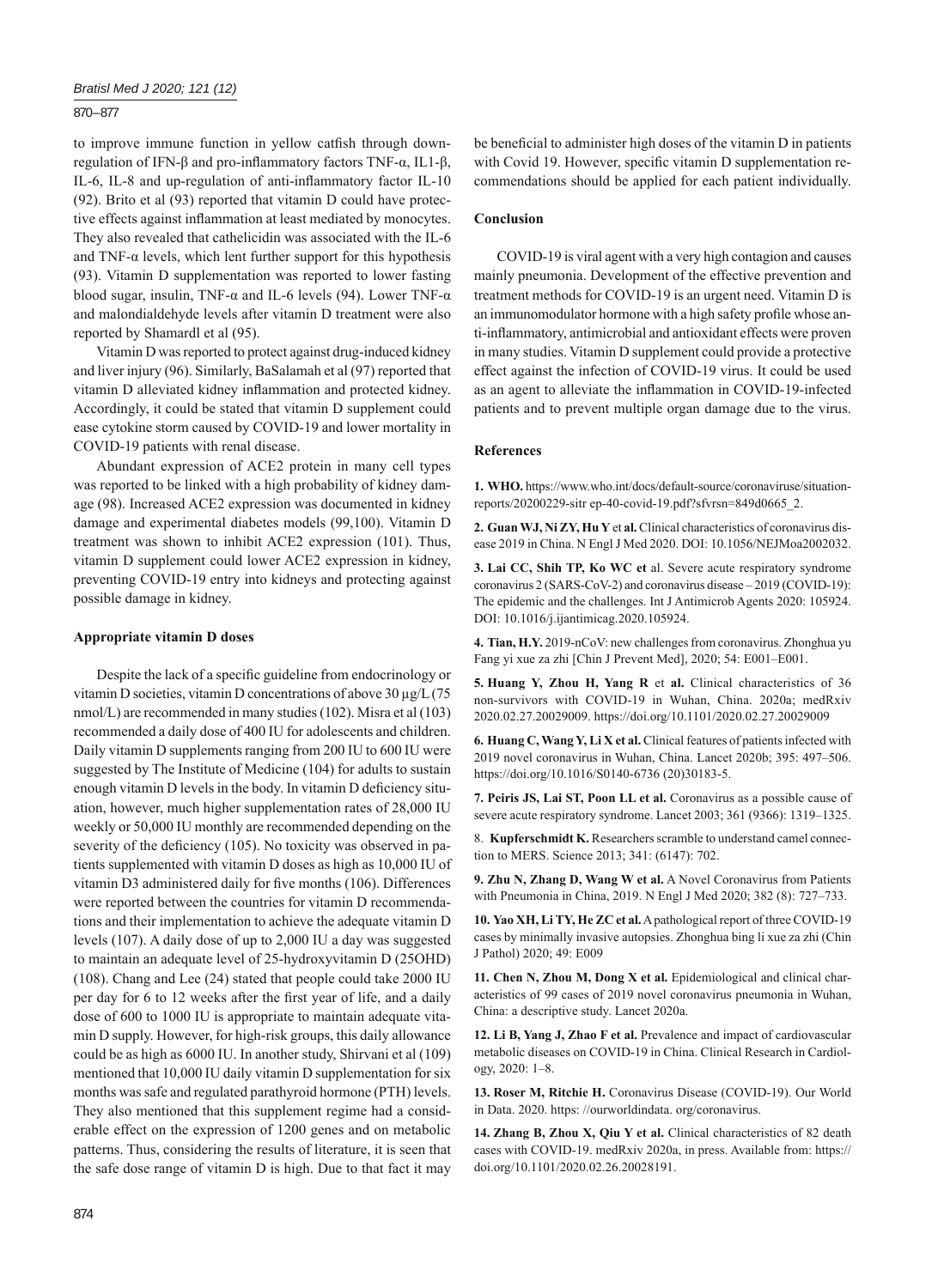**15. Christakos, S, Ajibade DV, Dhawan P et al.** Vitamin D: Metabolism. Rheum Dis Clin N Am 2012; 38: 1–11.

**16. Wagner CL, Greer FR.** Prevention of rickets and vitamin D deficiency in infants, children, and adolescents. Pediatrics 2008; 122 (5): 1142–1152.

17. Miricescu D, Totan A, Stanescu AMA et al. Vitamin D deficiency and insulin resistance. Pract Med  $2019$ :  $14(67)$ :  $227-232$ .

**18. Braun AB, Litonjua AA, Moromizato T et al**. Association of low serum 25-hydroxyvitamin D levels and acute kidney injury in the critically ill. Crit Care Med 2012; 40: 3170–3179.

**19. Quraishi SA, Litonjua AA, Moromizato T et al**. Association between prehospital vitamin D status and hospital-acquired bloodstream infections Am J Clin Nutr 2013; 98: 952–959.

**20. Moromizato T, Litonjua AA, Braun AB et al**. Association of low serum 25-hydroxyvitamin D levels and sepsis in the critically ill. Crit Care Med 2014; 42: 97–107.

**21. Thickett DR, Moromizato T, Litonjua AA et al.** Association between prehospital vitamin D status and incident acute respiratory failure in critically ill patients: A retrospective cohort study. BMJ Open Respir Res 2015; 2: e000074.

**22. Rai V, Agrawal DK.** Role of vitamin D in cardiovascular diseases. Endocrinol Metab Clin 2017; 46 (4): 1039-1059.

**23. Kaminska S, Pikala M, Dziankowska‒Zaborszczyk E et al**. Vitamin D – dietary intake, supplementation and metabolic status of Polish adults. Int J Occup Med Environ Health. 2020; 33 (1): 107-111.

24. Chang SW, Lee HC. Vitamin D and health – The missing vitamin in humans. Pediatr Neonatol 2019; 60 (3): 237-244.

**25. Hu Z, Tao S, Liu H, Pan G, Li B, Zhang Z**. The Association between Polymorphisms of Vitamin D Metabolic-Related Genes and Vitamin D3 Supplementation in Type 2 Diabetic Patients. J Diabet Res 2019: 8289741

**26. Tipnis SR, Hooper NM, Hyde R et al.** A human homolog of angiotensin-converting enzyme. Cloning and functional expression as a captopril-insensitive carboxypeptidase. J Biol Chem 2000; 275: 33238–33243. DOI: 10.1074/jbc.M002615200.

**27. Batlle D, Wysocki J, Soler MJ, Ranganath K.** Angiotensin-converting enzyme 2: enhancing the degradation of angiotensin II as a potential therapy for diabetic nephropathy. Kidney Int 2012; 81: 520–528. DOI: 10.1038/ki.2011.381.

**28. Ferrario CM, Chappell MC, Tallant EA et al.** Counterregulatory actions of angiotensin- (1‒7). Hypertension. 1997; 30 (3 Pt 2): 535–541. DOI: 10.1161/01.hyp.30.3.535.

29. Zou X et al. The single-cell RNA-seq data analysis on the receptor ACE2 expression reveals the potential risk of different human organs vulnerable to 2019-nCoV infection. Front Med 2020. DOI: 10.1007/ s11684-020-0754-0.

**30. Zhao Y et al.** Single-cell RNA expression profiling of ACE2, the putative receptor of Wuhan 2019-nCov. Preprint at https://www.biorxiv. org/content/10.1101/.

**31. Hamming I, Timens W, Bulthuis MLC et al.** Tissue distribution of ACE2 protein, the functional receptor for SARS coronavirus. A first step in understanding SARS pathogenesis. J Pathol 2004; 203 (2): 631-637.

**32. Zhang, H. et al.** The digestive system is a potential route of 2019-nCov infection: a bioinformatics analysis based on single-cell transcriptomes. https://www.biorxiv.org/content/10.1101/2020.01.30.927806v1 (2020b).

**33. Chai X et al.** Specific ACE2 expression in cholangiocytes may cause liver damage after 2019-nCoV infection. Preprint at https://www.biorxiv. org/content/10.1101/ 2020.02.03.931766v1 (2020).

**34. Xu H, Zhong L, Deng J et al.** High expression of ACE2 receptor of 2019-nCoV on the epithelial cells of oral mucosa. Internat J Oral Sci 2020; 12 (1): 1‒5.

**35. Hashimoto T, Perlot T, Rehman A et al.** ACE2 links amino acid malnutrition to microbial ecology and intestinal inflammation. Nature 2012: 487 (7408): 477–481.

**36. Wu A, Peng Y, Huang B et al.** Genome composition and divergence of the novel coronavirus (2019-nCoV) originating in China. Cell Host Microbe. 2020; 27 (3): 325.

**37. Zheng YY, Ma YT, Zhang JY, Xie X**. COVID-19 and the cardiovascular system. Nat Rev Cardiol 2020.

38. Conti P, Ronconi G, Caraffa A et al. Induction of pro-inflammatory cytokines (IL-1 and IL-6) and lung inflammation by Coronavirus-19 (COVID-19 or SARS-CoV-2): anti-inflammatory strategies. J Biol Regul Homeost Agents 2020; 34. DOI: 10.23812/CONTI-E.

**39. Chen C, Zhang XR, Ju ZY, He WF**. Advances in the research of cytokine storm mechanism induced by Corona Virus Disease 2019 and the corresponding immunotherapies. Zhonghua Shaoshang Zazhi 2020b; 36 (0): 69.

**40. Liu Y, Zhang C, Huang F et al.** 2019-novel coronavirus (2019-nCoV) infections trigger an exaggerated cytokine response aggravating lung injury. 2020. http://www.chinaxiv.org/abs/202 002.00018.

41. Wu D, Yang XO. TH17 Responses in Cytokine Storm of COVID-19: An Emerging Target of JAK2 Inhibitor Fedratinib. J Microbiol Immunol Infect 2020.

**42. Golden EB, Cho HY, Hofman FM et al.** Quinoline-based antimalarial drugs: a novel class of autophagy inhibitors. Neurosurg Focus 2015; 38 (3): E12.

**43. Aguiar ACC, Murce E, Cortopassi WA et al.** Chloroquine analogs as antimalarial candidates with potent in vitro and in vivo activity. Int J Parasitol Drugs Drug Resist 2018; 8 (3): 459–464.

**44. Wang M, Cao R, Zhang L et al.** Remdesivir and chloroquine effectively inhibit the recently emerged novel coronavirus (2019–nCoV) in vitro Cell Res (2020): 1-3, 10.1038/s41422-020-0282-0.

**45. Khoo AL et al.** Translating the role of vitamin D3 in infectious diseases. Crit Rev Microbiol 2012; 38 (2): 122-135.

**46. Cantorna MT, Mahon BD.** D-hormone and the immune system. J Rheumatol Suppl 2005; 76: 11‒20.

**47. Schleithoff SS, Zittermann A, Tenderich G et al.** Vitamin D supplementation improves cytokine profiles in patients with congestive heart failure: a double-blind, randomized, placebo-controlled trial. Am J Clin Nutr 2006; 83: 754-759.

**48. Ardizzone S, Cassinotti A, Trabattoni D et al.** Immunomodulatory effects of 1,25-dihydroxyvitamin D3 on TH1/TH2 cytokines in inflammatory bowel disease: an in vitro study. Int J Immunopathol Pharmacol 2009; 22: 63‒71.

49. Chastre J, Fagon JY. Ventilator-associated pneumonia. Amer J Respir Crit Care Med 2002; 165 (7): 867-903.

**50. Society AT, I.D.S.o.** America. Guidelines for the management of adults with hospital-acquired, ventilator-associated, and healthcare-associated pneumonia. Am J Respir Crit Care Med 2005; 171: 388-416.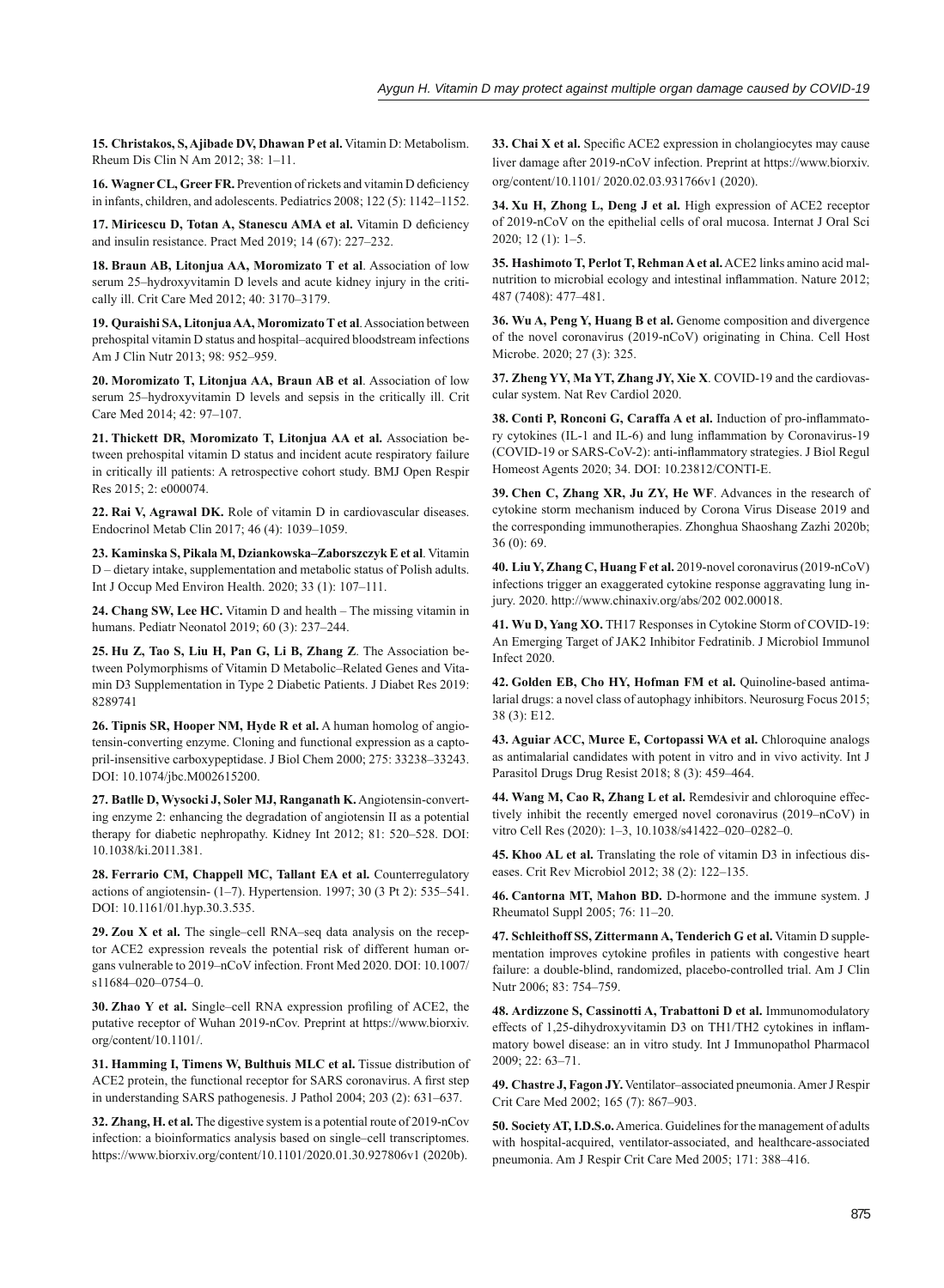## *Bratisl Med J 2020; 121 (12)*

870 – 877

51. Palmer MT, Lee YK, Maynard CL et al. Lineage-specific effects of 1,25-dihydroxyvitamin d (3) on the development of effector cd4 t cells. J Biol Chem 2011; 286: 997–1004.

**52. Peterson CA, Heffernan ME.** Serum tumor necrosis factor-alpha concentrations are negatively correlated with serum 25 (OH)D concentrations in healthy women. J Inflamm (Lond)  $2008$ ; 5: 10.

**53. Talmor Y, Bernheim J, Klein O et al.** Calcitriol blunts pro-atherosclerotic parameters through NFkappaB and p38 in vitro. Eur J Clin Invest 2008; 38: 548‒554.

**54. Provvedini DM, Tsoukas CD, Deftos LJ, Manolagas SC**. 1,25-dihydroxyvitamin d3 receptors in human leukocytes. Science 1983; 221: 1181–1183.

**55. Tsoukas CD, Provvedini DM, Manolagas SC.** 1,25-dihydroxyvitamin d3: A novel immunoregulatory hormone. Science 1984; 224: 1438–1440.

**56. Ballermann BJ, Zeidel ML, Gunning ME, Brenner BM.** Vasoactive peptides and the kidney. In: Brenner BM, Rector FC (Ed)s. The kidney. Philadelphia: W.B. Saunders Company, 1991: 510–583.

**57. Li W, Moore MJ, Vasilieva N et al.** Angiotensin-converting enzyme 2 is a functional receptor for the SARS coronavirus. Nature 2003; 426: 450–454.

**58. Kuba K, Imai Y, Rao S et al.** A crucial role of angiotensin converting enzyme 2 (ACE2) in SARS coronavirus-induced lung injury. Nat Med 2005; 11: 875–879.

**59. Imai Y, Kuba K, Penninger JM.** Angiotensin-converting enzyme 2 in acute respiratory distress syndrome. Cell Mol Life Sci 2007; 64 (15): 2006‒2012.

**60. Sparks MAet al.** Classical rennin-angiotensin system in kidney physiology. Compr Physiol 2014; 4: 1201–1228.

**61. Hanff TC, Harhay MO, Brown TS et al**. Is There an Association Between COVID-19 Mortality and the Renin-Angiotensin System - a Call for Epidemiologic Investigations. Clin Infect Dis 2020: pii: ciaa329.

**62. Kiely DG, Cargill RI,Wheeldon NM et al.** Haemodynamic and endocrine effects of type 1 angiotensin II receptor blockade in patients with hypoxaemic cor pulmonale. Cardiovasc Res 1997; 33: 201–208.

**63. Li YC, Qiao G, Uskokovic M et al.** Vitamin D: a negative endocrine regulator of the renin–angiotensin system and blood pressure. J Steroid Biochem Mol Biol 2004; 89: 387‒392.

64. Rammos G, Tseke P, Ziakka S. Vitamin D, the renin-angiotensin system, and insulin resistance. Internat Urol Nephrol 2008; 40 (2): 419-426.

65. Varakantham V, Ale K, Sailoo AKK et al. Sex-specific role of CY-P24A1 rs2762939 in the risk of essential hypertension based on the serum vitamin D and total renin concentrations. Genomics 2020; 112 (1): 764‒768.

**66. Zhang Z, Zhang Y, Ning G et al.** Combination therapy with AT1 blocker and vitamin D analog markedly ameliorates diabetic nephropathy: blockade of compensatory renin increase. Proc Nat Acad Sci 2008; 105 (41): 15896‒15901.

**67. Xu J, Yang J, Chen J et al.** Vitamin D alleviates lipopolysaccharideinduced acute lung injury via regulation of the renin-angiotensin system. Mol Med Reports 2017; 16 (5): 7432-7438.

68. Dancer RC, Parekh D, Lax S et al. Vitamin D deficiency contributes directly to the acute respiratory distress syndrome (ARDS). Thorax 2015; 70: 617–624.

**69. Hansdottir S, Monick MM, Hinde SL et al.** Respiratory epithelial cells convert inactive vitamin D to its active form: Potential effects on host defense. J Immunol 2008; 181: 7090–7099.

**70. Nguyen M, Trubert CL, Rizk-Rabin M et al.** 1,25-Dihydroxyvitamin D3 and fetal lung maturation: immunogold detection of VDR expression in pneumocytes type II cells and effect on fructose 1,6 bisphosphatase. J Steroid Biochem Mol Biol 2004; 89-90 (1-5): 93-97.

**71. Damera G, Fogle HW, Lim P et al.** Vitamin D inhibits growth of human airway smooth muscle cells through growth factor-induced phosphorylation of retinoblastoma protein and checkpoint kinase 1. Br J Pharmacol 2009; 158 (6): 1429-1441.

**72. Miroliaee AE, Salamzadeh J, Shokouhi S et al.** The study of vitamin D administration effect on CRP and Interleukin-6 as prognostic biomarkers of ventilator associated pneumonia. J Crit Care 2018; 44: 300-305.

**73. Lei GS, Zhang C, Cheng BH et al.** Mechanisms of action of vitamin D as supplemental therapy for Pneumocystis pneumonia. Antimicrob Agents Chemother 2017; 61 (10): e01226-17.

**74. Parekh D, Dancer RC, Scott A et al.** Vitamin D to prevent lung injury following esophagectomy-a randomized, placebo-controlled trial. Crit Care Med 2018; 46 (12): e1128.

**75. Grant WB, Giovannucci E.** The possible roles of solar ultraviolet-B radiation and vitamin D in reducing case-fatality rates from the 1918–1919 influenza pandemic in the United States. Dermato-Endocrinology 2009; 1 (4): 215‒219.

**76. Guo YR, Cao QD, Hong ZS et al.** The origin, transmission and clinical therapies on coronavirus disease 2019 (COVID-19) outbreak – an update on the status. Militar Med Res 2020;  $7(1)$ : 1-10.

**77. Qian X, Zhu M, Qian W, Song J.** Vitamin D attenuates myocardial ischemia-reperfusion injury by inhibiting inflammation via suppressing the RhoA/ROCK/NF-ĸB pathway. Biotechnol Appl Biochem 2019; 66  $(5): 850 - 857.$ 

**78. El-Gohary OA, Allam MM.** Effect of vitamin D on isoprenaline-induced myocardial infarction in rats: possible role of peroxisome proliferator-activated receptor-γ. Canad J Physiol Pharmacol 2017; 95 (6): 641–646.

**79. Aygun H, Basol N, Gul SS.** Cardioprotective Effect of Paricalcitol on Amitriptyline-induced Cardiotoxicity in Rats: Comparison of [99m Tc] PYP Cardiac Scintigraphy with Electrocardiographic and Biochemical Findings. Cardiovasc Toxicol 2020: 1-10.

**80. Gül SS, Aygün H.** Cardioprotective effect of vitamin D and melatonin on doxorubicin-induced cardiotoxicity in rat model: an electrocardiographic, scintigraphic and biochemical study. Eur Res J 2019; 5 (4): 649‒657.

81. Arnson Y, Itzhaky D, Mosseri M et al. Vitamin D inflammatory cytokines and coronary events: a comprehensive review. Clin Rev Allergy Immunol 2013; 45 (2): 236‒247.

**82. Rodriguez AJ, Mousa A, Ebeling PR et al.** Effects of vitamin D supplementation on inflammatory markers in heart failure: a systematic review and meta-analysis of randomized controlled trials. Sci Reports 2018; 8 (1): 1‒8.

**83. Shedeed SA.** Vitamin D supplementation in infants with chronic congestive heart failure. Pediatr Cardiol 2012; 33: 713–719. https://DOI. org/10.1007/s00246-012-0199-6.

**84. Witte KK, Byrom R, Gierula J, Paton MF, Jamil HA, Lowry JE ... Greenwood JP.** Effects of vitamin D on cardiac function in patients with chronic HF: the VINDICATE study. J Amer Coll Cardiol 2016; 67(22): 2593–2603.